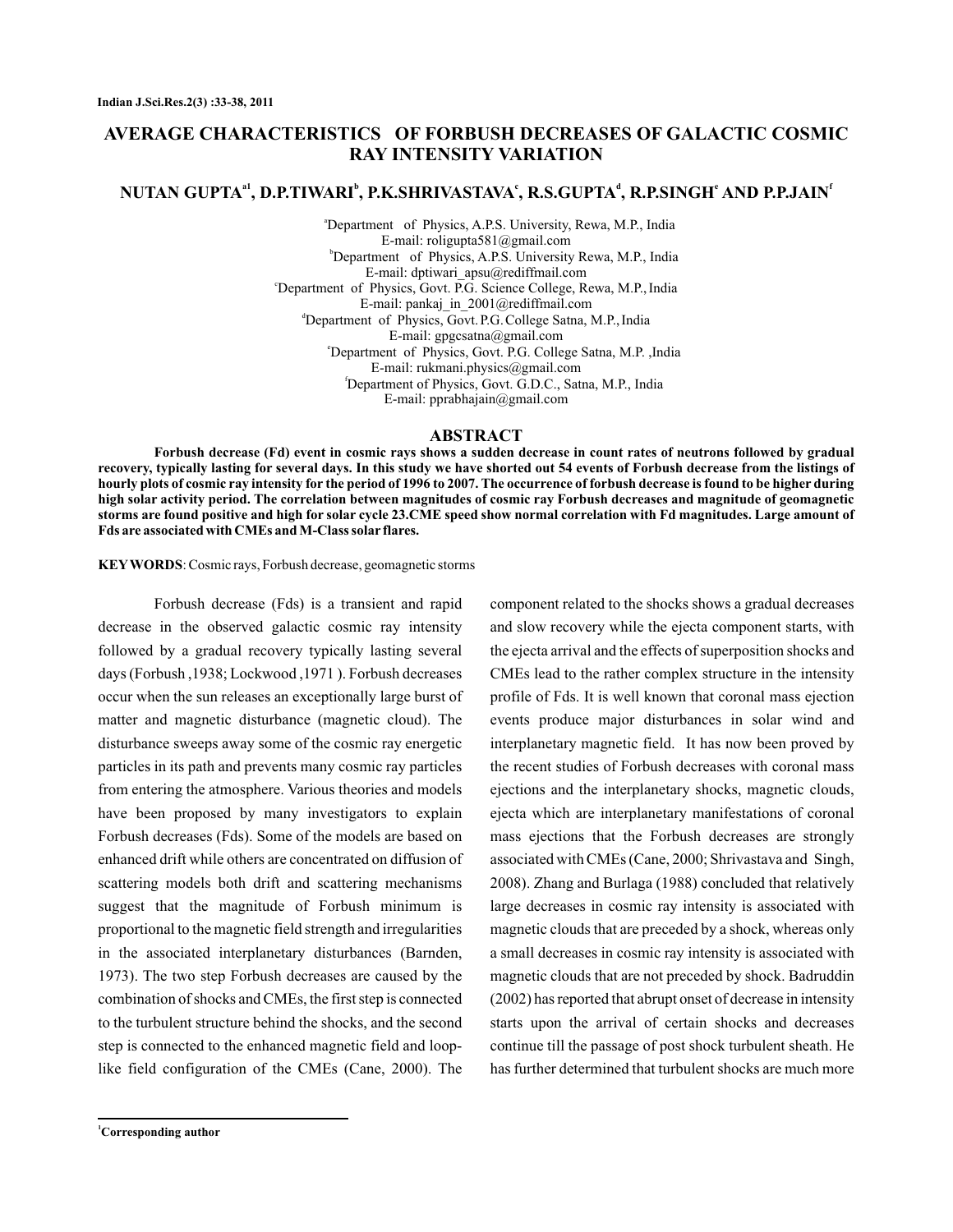effective in producing Forbush decreases than nonturbulent shocks. He reported that halo CMEs are more effective transient modulator of cosmic ray intensity than other CMEs, and produces significant Forbush decreases. Cane et al., (1996) have studied Forbush decreases for 30 years period with coronal mass ejection and found that 86% FDs are associated with CMEs and interplanetary shocks that they generate. They have further concluded that depth of the Forbush decreases is dependent on the Helios longitude of the active region which ejected the associated CMEs. Cane et al., (1997) have inferred that the short term cosmic ray decreases are strongly associated with ejecta and shocks. They have reported that 88% short term cosmic ray decreases are associated with ejecta and 70% of these are associated with shocks. According to Cane (2000) CMEs are plasma eruptions from the solar atmospheres involving previously closed field region, which are expelled into the interplanetary medium. The ICMEs (interplanetary CME), termed as "ejecta", may may generate shocks. When earth enters such a "shocks followed by ejecta" combination, the first step in the classical Forbush decrease is due to entry in the shocks. A majority  $(>80\%)$  of short term cosmic ray decrease (FDs) >4% are of the two step (shocks and ejecta) type(Cane, 1996).Thus both the shocks and CMEs are responsible for Forbush decreases (FDs). Kane (2010) studied that all interplanetary disturbances having shocks and directed towards the earth are geoeffective, giving at least a storm sudden commencement (ssc) and giving Dst depressions in a wide range -10 to -500 nT. Gupta (2010) have investigated the solar sources and features of interplanetary structures associated with big geomagnetic storms(GS)and large Forbush decrease (FD) events. They have concluded that shock-associated CMEs can produce both large FDs and big GS. FDs and GS are likely to be closely correlated partially due to their common causes from solar and interplanetary disturbances. However, the magnitude, durations and time profiles of both phenomenon (FD and GS) are related to the interplanetary structures and their associated feathers. Both increase with increasing interplanetary magnetic field and solar wind velocity . Recently, Shrivastava et al. 2011 have reported that major solar flares occurring in western hemisphere of sun in

association with halo coronal mass ejection produce large number of FD events.

### **DATA AND ANALYSIS**

In this investigation hourly count rate of cosmic ray, recorded by Oulu neutron monitor [situated in Northern Finland (65.05ºN, 25.47ºE)] for solar cycle 23 (1996-2007) has been used to determine Forbush decreases (FDs). In this work we have selected only those Fds, which have decrease greater than 4%. For interplanetary parameters Omni web data site is used. Data of CMEs derived by CME catalog SOHO LASCO observations (daw.gsfc. nasa.gov/cme-list). Solar flare data have been taken from Solar Geophysical data book (NOAA/NESDIS/NGDC-STP, Boulder).

#### **RESULTSAND DISCUSSION**

We have observed 54 Forbush decrease (magnitude  $\geq 4.0\%$ ) during the period of 1996-2007, which cover the solar cycle 23. FDs with magnitude in between 4 to 6 % are found to be more frequency of occurrence. In our analysis, 80% Fd events are found in range of 1 to 3 days main phase duration. On the other hand recovery duration is found in between the range of 3 to 8 days. We have plotted the number of Fd events for the years of 1986 to 2007 along with yearly mean values of sunspot numbers. It can be seen from the fig. (1) that Fd become in high frequency as sunspot increases. And less number of Fds is found during low solar activity period. Further we have extended our analysis to derive the relationship of Fd magnitude with magnetic storms magnitudes. Magnetic storm is an event in geomagnetic activity which shows a large decrease in geomagnetic field of earth. Similar to Forbush decreases, solar and interplanetary disturbances are the causes of geomagnetic storms. Fig. (2) Shows the correlation between FDs magnitude and magnitudes of geomagnetic storms for the period of 1996 to 2007. Scatter plot shows a positive and high correlation (0.554) between these two cosmic ray forbush decreases and geomagnetic storms. Recently, coronal mass ejections are found to be one of the main factor in short-term cosmic ray intensity variation (Jothe et al., 2010; Shrivastava et al., 2011). To associate the CMEs with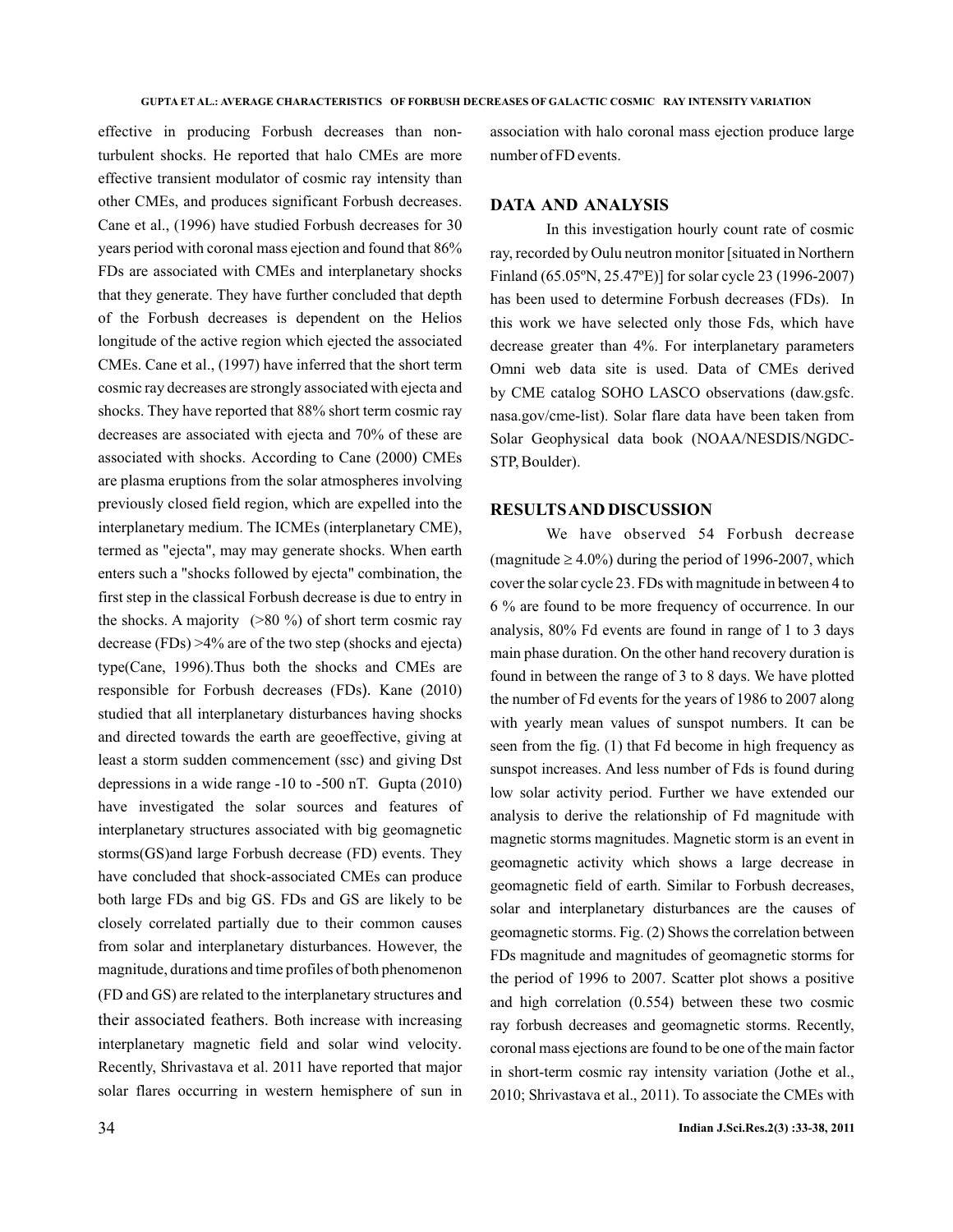Fd events ,we have taken the CME speeds for the period of 1996 to 2007 and correlated these with Fd magnitudes as shown in Fig. (3). A normal correlation with correlation coefficient 0.25 is found. It indicates a possible influence of CMEs on cosmic ray forbush decreases. Fig. (4) shows that 75% Forbush decrease are found to be associated with solar flares and out of these 34% majority of Fd events are associated with M-class solar flares. Fig. (5) Shows the combine effect of CMEs (full halo & partial halo) and solar flares on cosmic ray intensity. It is found that 20 flares are associated with 25 full halo CMEs and 05 flares are associated with 08 partial halo CMEs out of 54 FDs  $(\geq 4\%)$ . These results suggest that the Forbush decreases of higher

magnitudes may be produced by turbulence in interplanetary medium by solar and interplanetary process.

It is proposed that short term cosmic ray decreases are due to perturbations in the interplanetary medium caused by shock waves. It is also believed that at the time of an explosive solar flare, gas is ejected from the flaring region of the Sun in the form of a plasma cloud and when the plasma cloud arrives at the Earth it produces the decrease in cosmic ray intensity.A simultaneous occurrence of multiple CMEs will also produce a strong shock front or magnetic field discontinuity and will provide the mechanism for the initial reduction of the cosmic ray intensity at the earth.



#### **Fig.1. Shows the yearly frequency of occurrence of Fd events along with Yearly mean values of sunspot numbers**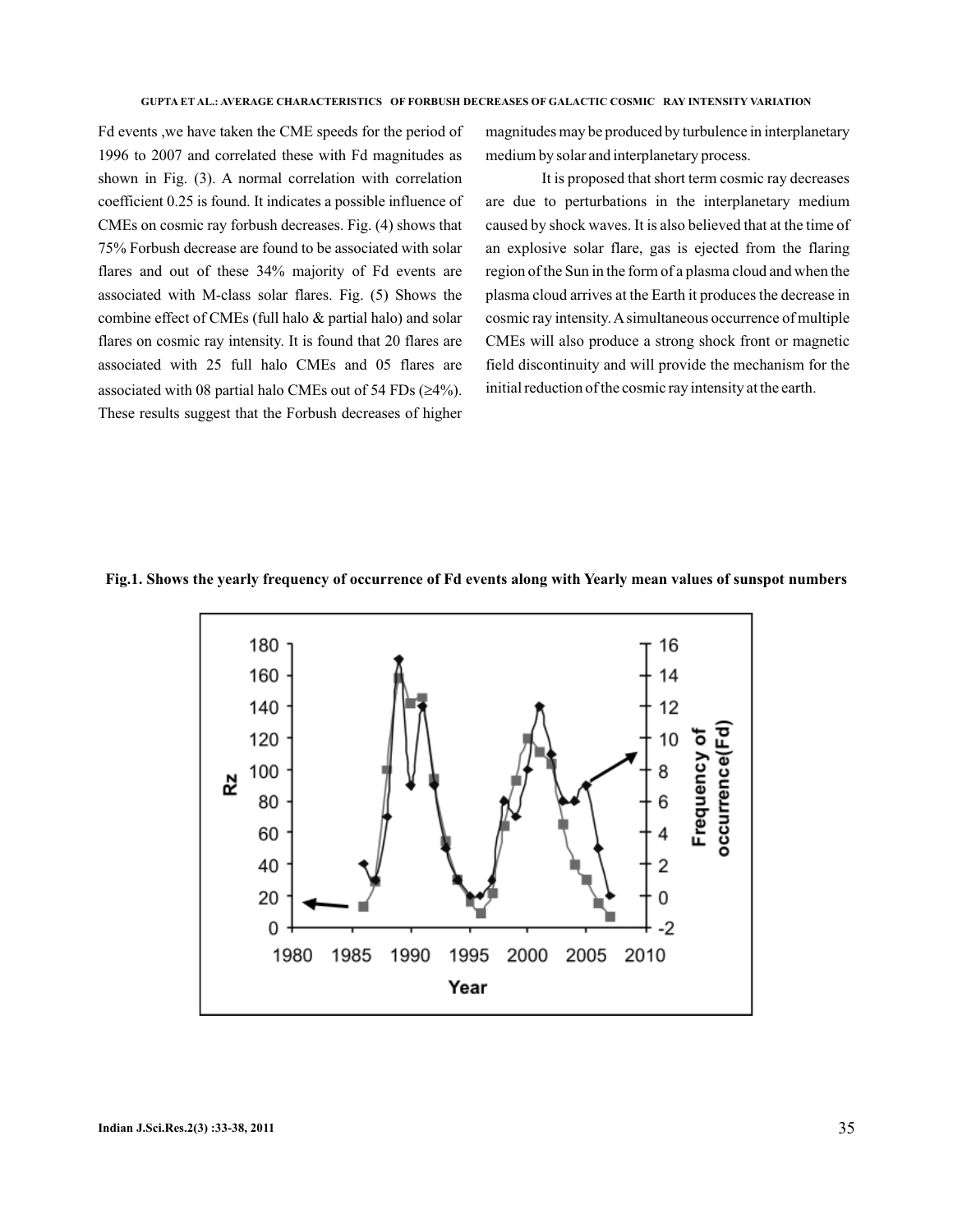

**Fig. 2 : Association of magnitude of FDs magnitude with mag.storms magnitude**

**Fig. 3 : Association of FDs magnitude with CMEs speed**

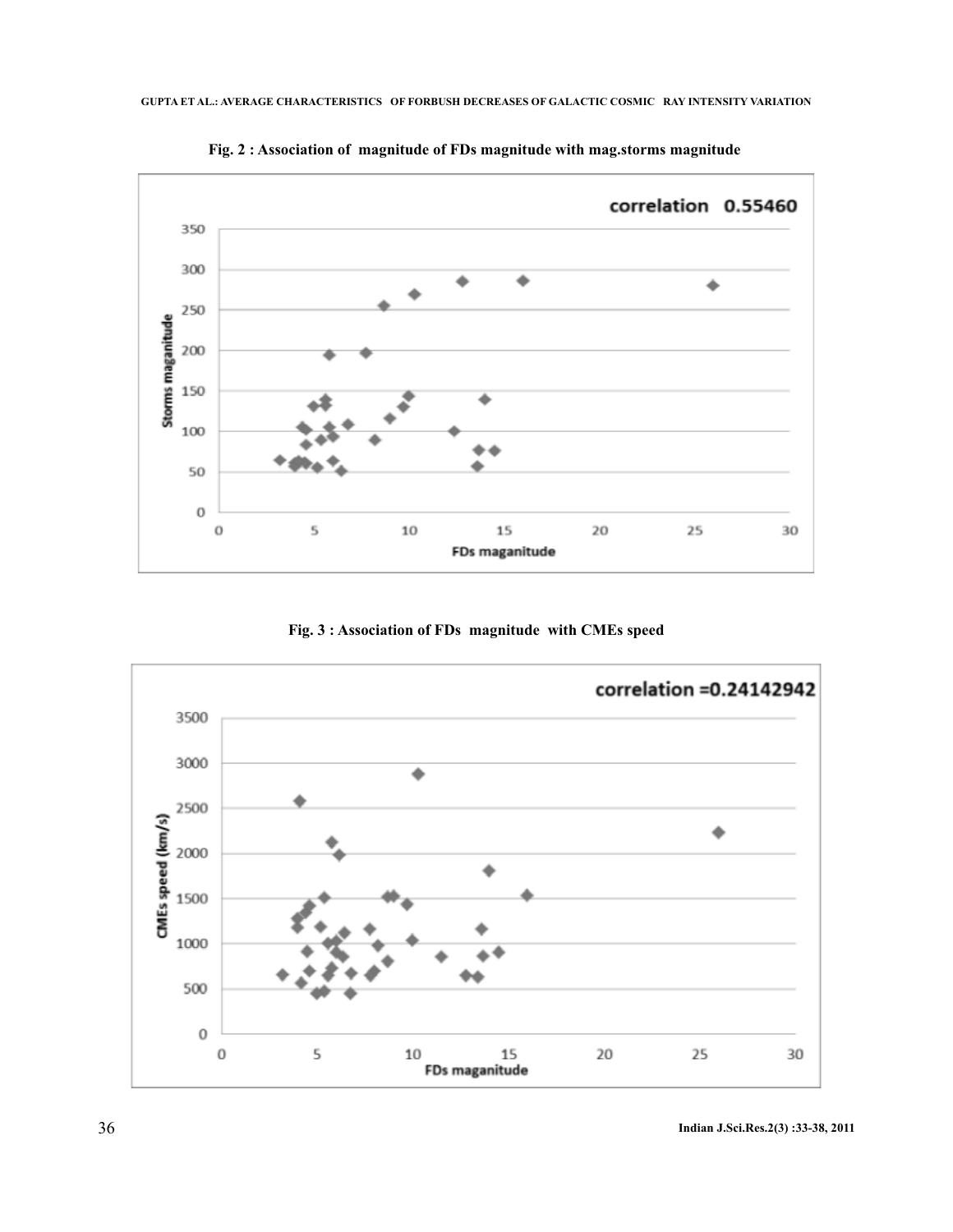

**Fig. 4 : Association of types of Fd associated solar flares in its three categories**

**Fig. 5: Association of Full Halo CMEs and Partial Halo CMEs with flares on Cosmic ray decrease**